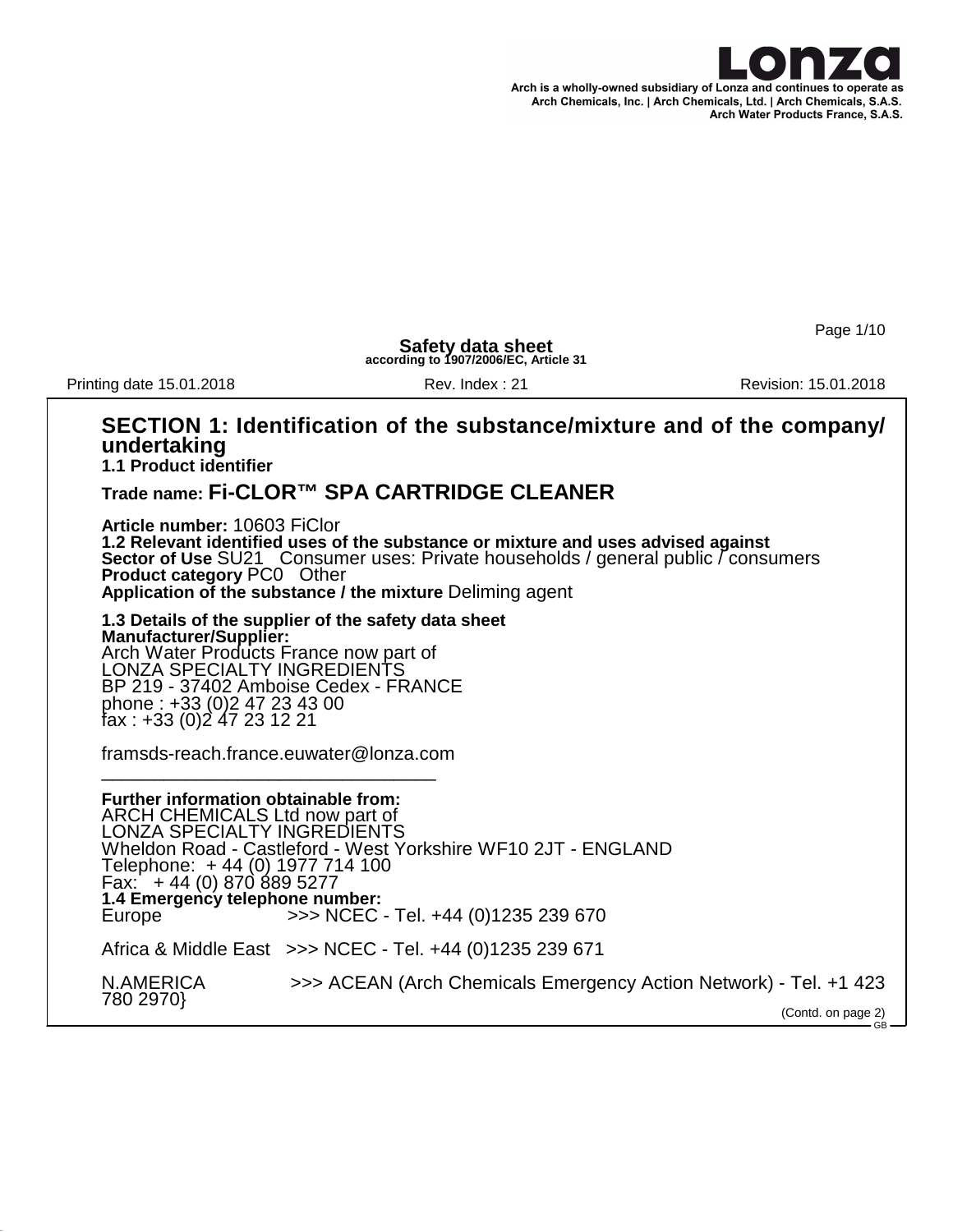Printing date 15.01.2018 **Rev. Index : 21** Rev. Index : 21 Revision: 15.01.2018

(Contd. of page 1)

 $-$ <sub>GB</sub> $-$ 

## **Trade name: Fi-CLOR™ SPA CARTRIDGE CLEANER**

CALL A LOCAL NATIONAL POISON CONTROL UNIT FOR UK CONTACT NCEC Tel 01865 407 333

| <b>SECTION 2: Hazards identification</b><br>2.1 Classification of the substance or mixture<br>Classification according to Regulation (EC) No 1272/2008<br>GHS05 corrosion                                                                                                                                                                   |                    |
|---------------------------------------------------------------------------------------------------------------------------------------------------------------------------------------------------------------------------------------------------------------------------------------------------------------------------------------------|--------------------|
|                                                                                                                                                                                                                                                                                                                                             |                    |
| Skin Corr. 1B H314 Causes severe skin burns and eye damage.<br>Eye Dam. 1 H318 Causes serious eye damage.                                                                                                                                                                                                                                   |                    |
| GHS07                                                                                                                                                                                                                                                                                                                                       |                    |
| STOT SE 3 H335 May cause respiratory irritation.                                                                                                                                                                                                                                                                                            |                    |
| 2.2 Label elements<br>Labelling according to Regulation (EC) No 1272/2008<br>The product is classified and labelled according to the CLP regulation.<br><b>Hazard pictograms</b>                                                                                                                                                            |                    |
| GHS05 GHS07                                                                                                                                                                                                                                                                                                                                 |                    |
|                                                                                                                                                                                                                                                                                                                                             |                    |
| <b>Signal word Danger</b>                                                                                                                                                                                                                                                                                                                   |                    |
| Hazard-determining components of labelling:<br>hydrogen chloride<br>phosphoric acid<br><b>Hazard statements</b><br>H314 Causes severe skin burns and eye damage.                                                                                                                                                                            |                    |
| H335 May cause respiratory irritation.<br><b>Precautionary statements</b>                                                                                                                                                                                                                                                                   |                    |
| P <sub>101</sub><br>If medical advice is needed, have product container or label at hand.<br>P102<br>P103<br>Keep out of reach of children.<br>Read label before use.<br>P <sub>260</sub><br>Do not breathe dust/fume/gas/mist/vapours/spray.<br>P264                                                                                       |                    |
| Wash hands thoroughly after handling.<br>Use only outdoors or in a well-ventilated area.<br>P271<br>P280<br>Wear protective gloves/protective clothing/eye protection/face protection.<br>P301+P330+P331 IF SWALLOWED: rinse mouth. Do NOT induce vomiting.<br>P303+P361+P353 IF ON SKIN (or hair): Take off immediately all contaminated c |                    |
| skin with water/shower.<br>P304+P340<br>IF INHALED: Remove person to fresh air and keep comfortable for                                                                                                                                                                                                                                     |                    |
| breathing.<br>P305+P351+P338 IF IN EYES: Rinse cautiously with water for several minutes. Remove                                                                                                                                                                                                                                            |                    |
| contact lenses, if present and easy to do. Continue rinsing.<br>P310<br>Immediately call a POISON CENTER/doctor.<br>P363<br>Wash contaminated clothing before reuse.<br>P403+P233<br>Store in a well-ventilated place. Keep container tightly closed.                                                                                       | (Contd. on page 3) |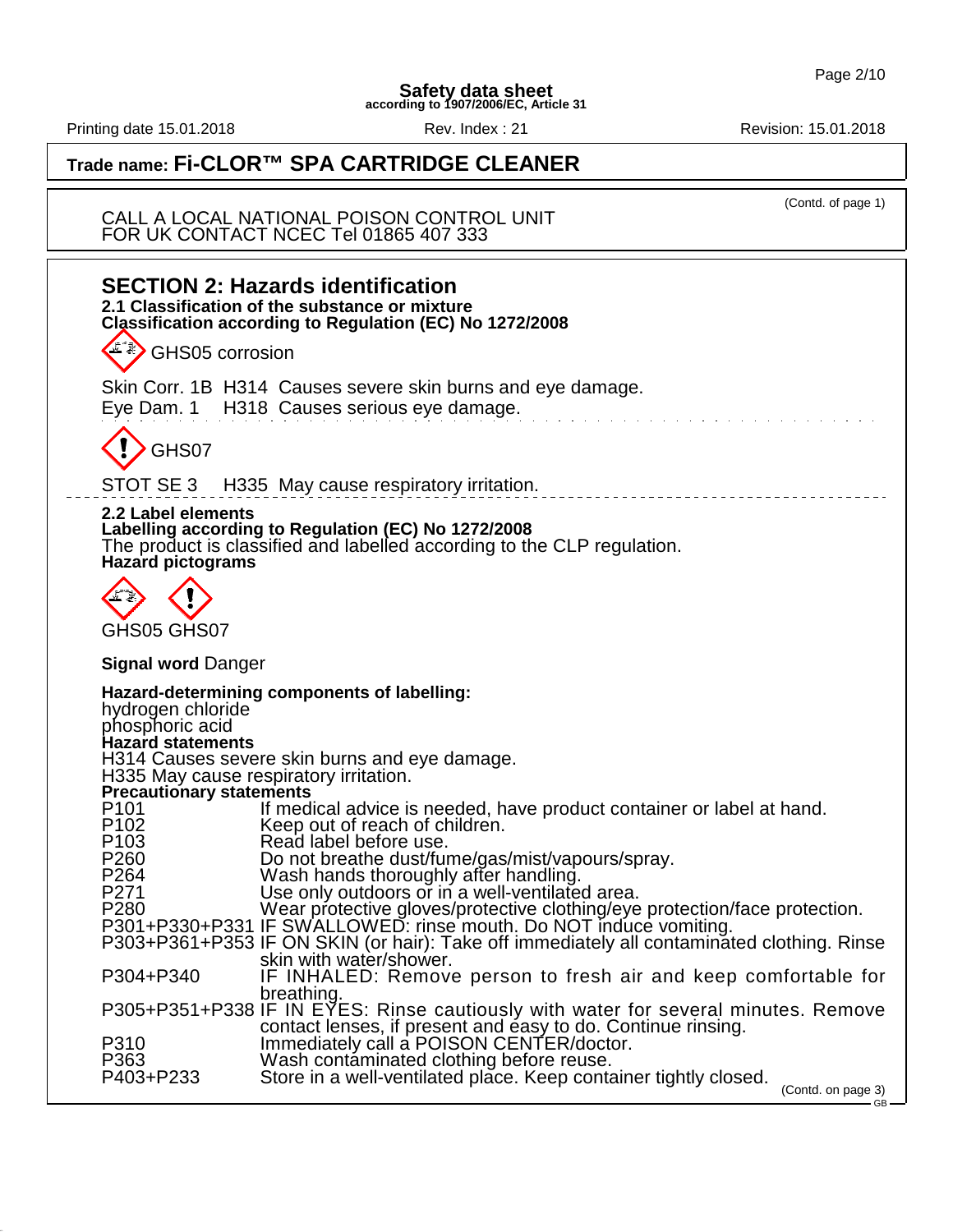Printing date 15.01.2018 **Rev. Index : 21** Rev. Index : 21 Revision: 15.01.2018

(Contd. of page 2)

## **Trade name: Fi-CLOR™ SPA CARTRIDGE CLEANER**

P405 Store locked up. Dispose of contents/container to special treatment scheme according to official regulations.

**2.3 Other hazards Results of PBT and vPvB assessment PBT:** Not applicable. **vPvB:** Not applicable.

### **SECTION 3: Composition/information on ingredients**

**Description:** Mixture of substances listed below with nonhazardous additions.

| <b>Dangerous components:</b>                  |                                                                                                                                                                            |               |
|-----------------------------------------------|----------------------------------------------------------------------------------------------------------------------------------------------------------------------------|---------------|
| CAS: 7647-01-0                                | hydrogen chloride                                                                                                                                                          | $10 - 25%$    |
| EINECS: 231-595-7                             | $\circledcirc$ Skin Corr. 1B, H314; $\circledcirc$ STOT SE 3, H335                                                                                                         |               |
| Reg.nr.: 01-2119484862-27-XXXX                |                                                                                                                                                                            |               |
| CAS: 7664-38-2                                | phosphoric acid                                                                                                                                                            | $10 - 25%$    |
| EINECS: 231-633-2                             | Skin Corr. 1B, H314                                                                                                                                                        |               |
| Reg.nr.: 01-2119485924-24-XXXX                |                                                                                                                                                                            |               |
| CAS: 111-76-2                                 | 2-butoxyethanol                                                                                                                                                            | $2.5 - 10\%$  |
|                                               | EINECS: 203-905-0<br>Reg.nr.: 01-2119475108-36-XXXX Acute Tox. 4, H302; Acute Tox. 4, H312;<br>Reg.nr.: 01-2119475108-36-XXXX Acute Tox. 4, H332; Skin Irrit. 2, H315; Eye |               |
|                                               |                                                                                                                                                                            |               |
|                                               | Irrit. 2, H319                                                                                                                                                             |               |
| CAS: 57-55-6                                  | Methyl glycol                                                                                                                                                              | $0.1 - 2.5\%$ |
| EINECS: 200-338-0                             | substance with a Community workplace                                                                                                                                       |               |
| Reg.nr.: 01-2119456809-23-XXXX exposure limit |                                                                                                                                                                            |               |
|                                               | Additional information For the wording of the listed hazard phrases refer to section 16.                                                                                   |               |

## **SECTION 4: First aid measures**

**4.1 Description of first aid measures**

**General information** Immediately remove any clothing soiled by the product.

**After inhalation**

In case of unconsciousness place patient stably in side position for transportation.

**After skin contact**

Rinse with warm water.

Immediately wash with water and soap and rinse thoroughly.

Immediately rinse with water.

**After eye contact**

Rinse opened eye for several minutes (15) under running water. Then consult a doctor. After swallowing Drink plenty of water and provide fresh air. Call for a doctor immediately.

**4.2 Most important symptoms and effects, both acute and delayed**

No further relevant information available.

**4.3 Indication of any immediate medical attention and special treatment needed** No further relevant information available.

### **SECTION 5: Firefighting measures**

**5.1 Extinguishing media**

**Suitable extinguishing agents** Water spray

(Contd. on page 4) GB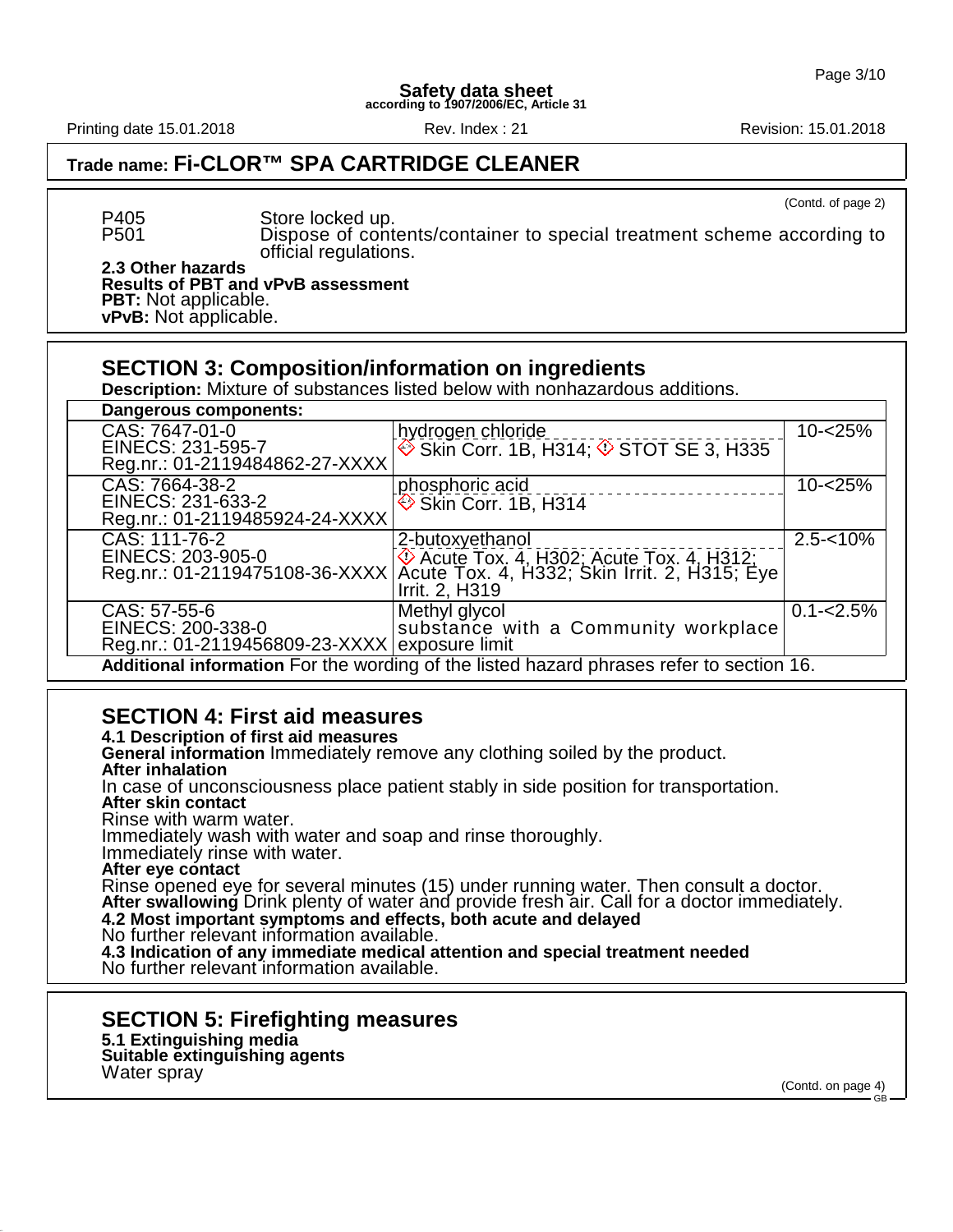## **Trade name: Fi-CLOR™ SPA CARTRIDGE CLEANER**

(Contd. of page 3) Use fire extinguishing methods suitable to surrounding conditions. **5.2 Special hazards arising from the substance or mixture** During heating or in case of fire poisonous gases are produced. **5.3 Advice for firefighters Protective equipment:** Mount respiratory protective device. **SECTION 6: Accidental release measures 6.1 Personal precautions, protective equipment and emergency procedures** Mount respiratory protective device. Wear protective equipment. Keep unprotected persons away. **6.2 Environmental precautions:** Keep contaminated washing water and dispose of appropriately. Dilute with plenty of water. Do not allow to enter sewers/ surface or ground water. **6.3 Methods and material for containment and cleaning up:** Absorb with liquid-binding material (sand, diatomite, acid binders, universal binders, sawdust). Use neutralising agent. Dispose contaminated material as waste according to item 13. Ensure adequate ventilation. **6.4 Reference to other sections** See Section 7 for information on safe handling See Section 8 for information on personal protection equipment. See Section 13 for disposal information.

## **SECTION 7: Handling and storage**

**7.1 Precautions for safe handling** Ensure good ventilation/exhaustion at the workplace. Prevent formation of aerosols.

### **Handling**

DO NOT MIX WITH OTHER PRODUCTS

**Information about fire - and explosion protection:** Keep respiratory protective device available.

**7.2 Conditions for safe storage, including any incompatibilities Storage**

**Requirements to be met by storerooms and receptacles:**

Store only in unopened original receptacles.

**Information about storage in one common storage facility:** Store away from oxidising agents. **Further information about storage conditions:** Keep receptacle tightly sealed. **7.3 Specific end use(s)** No further relevant information available.

## **SECTION 8: Exposure controls/personal protection**

**Additional information about design of technical facilities:** No further data; see item 7.

(Contd. on page 5) GB

Printing date 15.01.2018 **Rev. Index : 21** Rev. Index : 21 Revision: 15.01.2018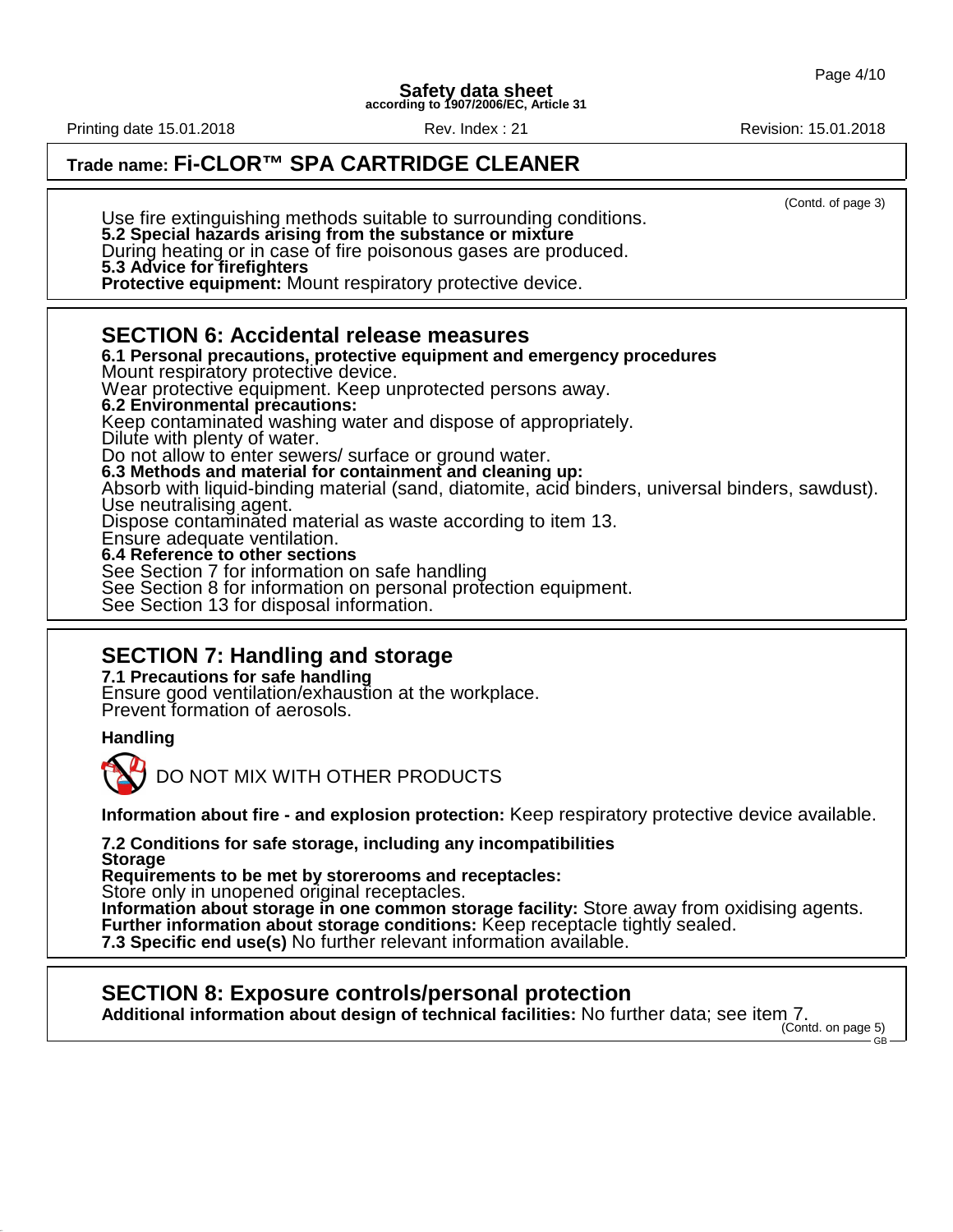Printing date 15.01.2018 **Rev. Index : 21** Rev. Index : 21 Revision: 15.01.2018

## **Trade name: Fi-CLOR™ SPA CARTRIDGE CLEANER**

(Contd. of page 4)

| 8.1 Control parameters                                                                                                                                                                                                                                                                                                                                                                                                                                                                                                                                                                  |
|-----------------------------------------------------------------------------------------------------------------------------------------------------------------------------------------------------------------------------------------------------------------------------------------------------------------------------------------------------------------------------------------------------------------------------------------------------------------------------------------------------------------------------------------------------------------------------------------|
| Ingredients with limit values that require monitoring at the workplace:                                                                                                                                                                                                                                                                                                                                                                                                                                                                                                                 |
| CAS: 7647-01-0 hydrogen chloride                                                                                                                                                                                                                                                                                                                                                                                                                                                                                                                                                        |
| WEL Short-term value: 8 mg/m <sup>3</sup> , 5 ppm                                                                                                                                                                                                                                                                                                                                                                                                                                                                                                                                       |
| Long-term value: 2 mg/m <sup>3</sup> , 1 ppm<br>(gas and aerosol mists)                                                                                                                                                                                                                                                                                                                                                                                                                                                                                                                 |
| CAS: 7664-38-2 phosphoric acid                                                                                                                                                                                                                                                                                                                                                                                                                                                                                                                                                          |
| WEL Short-term value: $2 \text{ mg/m}^3$                                                                                                                                                                                                                                                                                                                                                                                                                                                                                                                                                |
| Long-term value: 1 $mg/m3$                                                                                                                                                                                                                                                                                                                                                                                                                                                                                                                                                              |
| CAS: 111-76-2 2-butoxyethanol                                                                                                                                                                                                                                                                                                                                                                                                                                                                                                                                                           |
| WEL Short-term value: 246 mg/m <sup>3</sup> , 50 ppm<br>Long-term value: 123 mg/m <sup>3</sup> , 25 ppm                                                                                                                                                                                                                                                                                                                                                                                                                                                                                 |
| Sk, BMGV                                                                                                                                                                                                                                                                                                                                                                                                                                                                                                                                                                                |
| CAS: 57-55-6 Methyl glycol                                                                                                                                                                                                                                                                                                                                                                                                                                                                                                                                                              |
| WEL   Long-term value: 474* 10** mg/m <sup>3</sup> , 150* ppm<br>*total vapour and particulates **particulates                                                                                                                                                                                                                                                                                                                                                                                                                                                                          |
| Ingredients with biological limit values:                                                                                                                                                                                                                                                                                                                                                                                                                                                                                                                                               |
| CAS: 111-76-2 2-butoxyethanol                                                                                                                                                                                                                                                                                                                                                                                                                                                                                                                                                           |
| BMGV 240 mmol/mol creatinine<br>Medium: urine                                                                                                                                                                                                                                                                                                                                                                                                                                                                                                                                           |
| Sampling time: post shift                                                                                                                                                                                                                                                                                                                                                                                                                                                                                                                                                               |
| Parameter: butoxyacetic acid                                                                                                                                                                                                                                                                                                                                                                                                                                                                                                                                                            |
| Additional information: The lists valid during the making were used as basis.                                                                                                                                                                                                                                                                                                                                                                                                                                                                                                           |
| 8.2 Exposure controls<br>Personal protective equipment<br>General protective and hygienic measures<br>Keep away from foodstuffs, beverages and feed.<br>Immediately remove all soiled and contaminated clothing<br>Wash hands before breaks and at the end of work.<br>Avoid contact with the eyes.<br>Avoid contact with the eyes and skin.<br><b>Respiratory protection:</b><br>In case of brief exposure or low pollution use respiratory filter device. In case of intensive or<br>longer exposure use self-contained respiratory protective device.<br><b>Protection of hands:</b> |
| Protective gloves.                                                                                                                                                                                                                                                                                                                                                                                                                                                                                                                                                                      |
| The glove material has to be impermeable and resistant to the product the substance the<br>preparation.                                                                                                                                                                                                                                                                                                                                                                                                                                                                                 |
| Due to missing tests no recommendation to the glove material can be given for the product/<br>the preparation/ the chemical mixture.                                                                                                                                                                                                                                                                                                                                                                                                                                                    |
| Selection of the glove material on consideration of the penetration times, rates of diffusion and<br>the degradation<br>Material of gloves                                                                                                                                                                                                                                                                                                                                                                                                                                              |
| The selection of the suitable gloves does not only depend on the material, but also on further<br>marks of quality and varies from manufacturer to manufacturer. As the product is a<br>preparation of several substances, the resistance of the glove material can not be calculated<br>(Contd. on page 6)<br>$GB -$                                                                                                                                                                                                                                                                   |
|                                                                                                                                                                                                                                                                                                                                                                                                                                                                                                                                                                                         |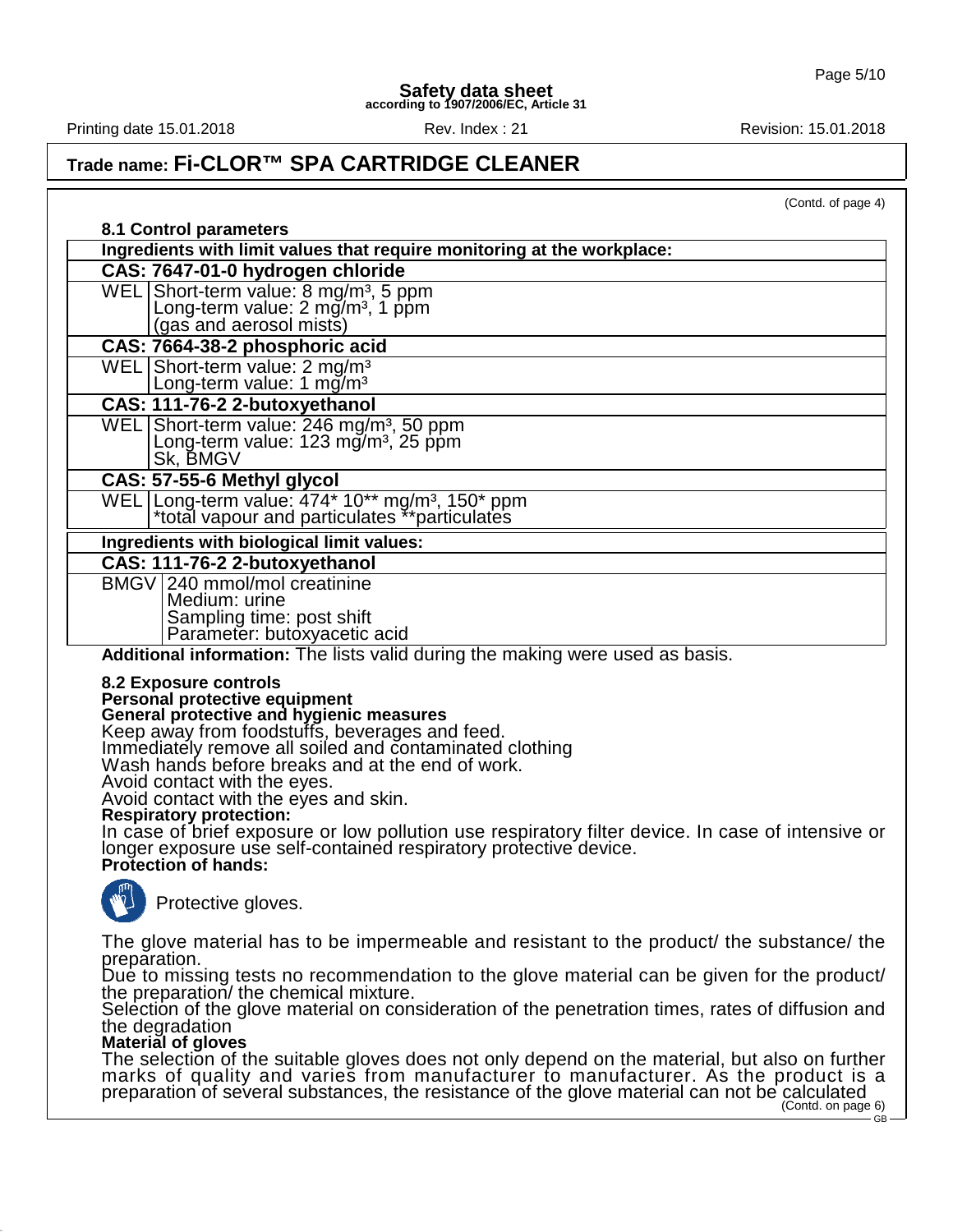Printing date 15.01.2018 **Rev. Index : 21** Rev. Index : 21 Revision: 15.01.2018

## **Trade name: Fi-CLOR™ SPA CARTRIDGE CLEANER**

(Contd. of page 5) in advance and has therefore to be checked prior to the application. **Penetration time of glove material** The exact break trough time has to be found out by the manufacturer of the protective gloves and has to be observĕd. **Eye protection:** (ज Tightly sealed goggles.

| <b>SECTION 9: Physical and chemical properties</b><br>9.1 Information on basic physical and chemical properties<br><b>General Information</b> |                                                                                  |
|-----------------------------------------------------------------------------------------------------------------------------------------------|----------------------------------------------------------------------------------|
| Appearance:<br>Form:<br><b>Colour:</b><br>Odour:<br><b>Odour threshold:</b>                                                                   | <b>Fluid</b><br>Violet<br><b>Chlorine-like</b><br>Not determined.                |
| pH-value at 20 $\mathbb{C}$ :                                                                                                                 | < 0                                                                              |
| <b>Change in condition</b><br><b>Melting point/freezing point:</b><br>Initial boiling point and boiling range: 85 $\mathbb C$                 | undetermined                                                                     |
| Flash point:                                                                                                                                  | Not applicable                                                                   |
| <b>Flammability (solid, gaseous)</b>                                                                                                          | Not applicable.                                                                  |
| Ignition temperature:                                                                                                                         |                                                                                  |
| <b>Decomposition temperature:</b>                                                                                                             | Not determined.                                                                  |
| <b>Auto-ignition temperature:</b>                                                                                                             | Product is not selfigniting.                                                     |
| <b>Explosive properties:</b>                                                                                                                  | Product does not present an explosion hazard.                                    |
| <b>Explosion limits:</b><br>Lower:<br>Upper:                                                                                                  | Not determined.<br>Not determined.                                               |
| Vapour pressure at 20 °C:                                                                                                                     | 20 hPa                                                                           |
| Density at 20 $\mathbb{C}$ :<br><b>Relative density</b><br>Vapour density<br><b>Evaporation rate</b>                                          | 1.172 g/cm <sup>3</sup><br>Not determined.<br>Not determined.<br>Not determined. |
| <b>Solubility in / Miscibility with</b><br>Water:                                                                                             | Fully miscible                                                                   |
| Partition coefficient: n-octanol/water:                                                                                                       | Not determined.                                                                  |
| <b>Viscosity:</b><br>dynamic:                                                                                                                 | Not determined.<br>(Contd. on page 7)<br>$-$ GB $-$                              |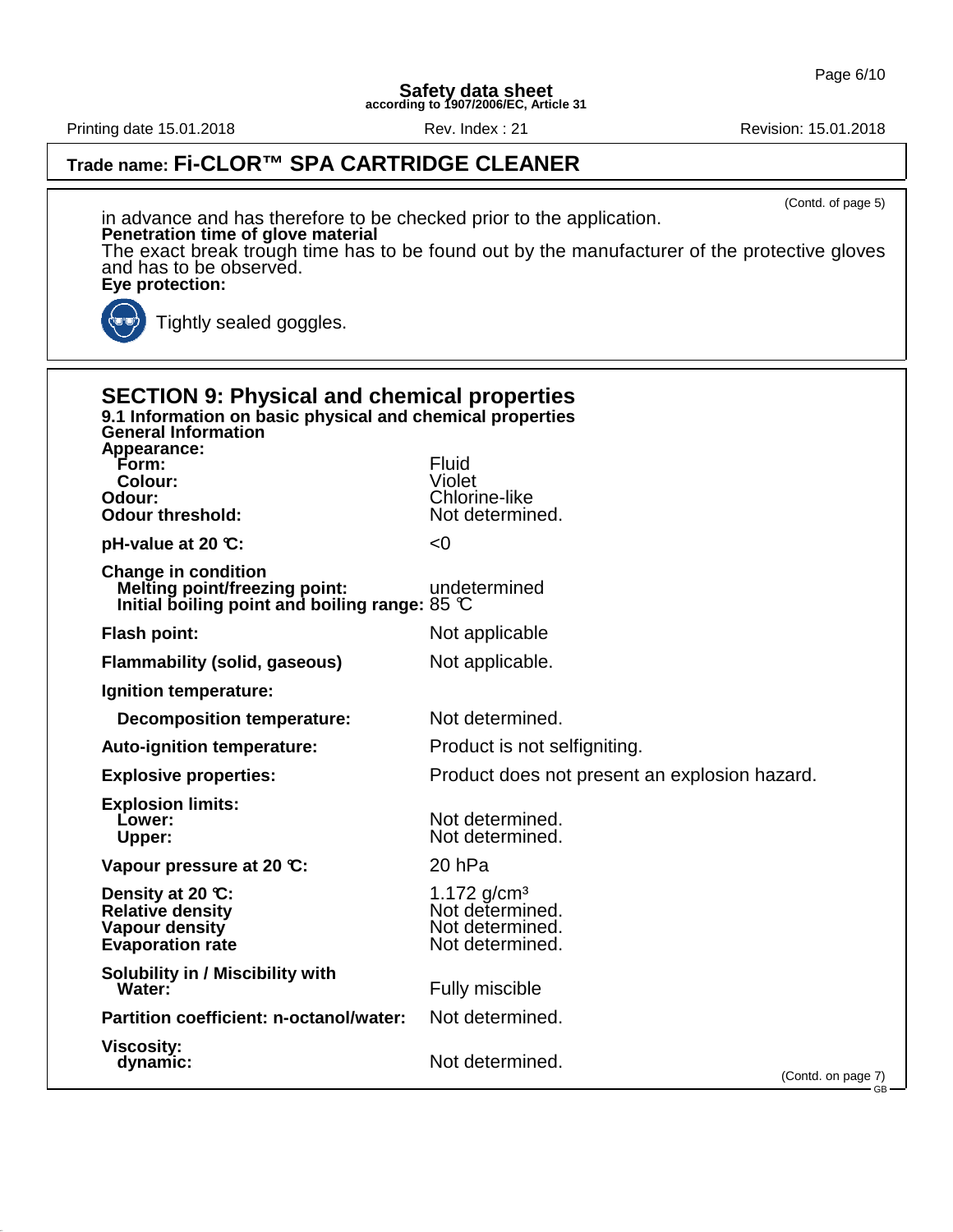Printing date 15.01.2018 **Rev. Index : 21** Rev. Index : 21 Revision: 15.01.2018

## **Trade name: Fi-CLOR™ SPA CARTRIDGE CLEANER**

| kinematic: \                                        | (Contd. of page 6)<br>Not determined.                |  |
|-----------------------------------------------------|------------------------------------------------------|--|
| <b>Solvent content:</b><br><b>Organic solvents:</b> | $5.7\%$                                              |  |
| <b>Solids content:</b><br>9.2 Other information     | 60.1 %<br>No further relevant information available. |  |

### **SECTION 10: Stability and reactivity**

**10.1 Reactivity** No further relevant information available. **10.2 Chemical stability Thermal decomposition / conditions to be avoided:** No decomposition if used according to specifications. **10.3 Possibility of hazardous reactions** No dangerous reactions known **10.4 Conditions to avoid** No further relevant information available. **10.5 Incompatible materials:** No further relevant information available.

**10.6 Hazardous decomposition products:** Poisonous gases/vapours

### **SECTION 11: Toxicological information**

**11.1 Information on toxicological effects**

**Acute toxicity** Based on available data, the classification criteria are not met.

**LD/LC50 values relevant for classification:**

**CAS: 111-76-2 2-butoxyethanol**

Oral LD50 1,480 mg/kg (rat)

Dermal  $|LD50|400$  mg/kg (rab)

**Primary irritant effect:**

**Skin corrosion/irritation**

Causes severe skin burns and eye damage.

**Serious eye damage/irritation**

Causes serious eye damage.

**Respiratory or skin sensitisation**

Based on available data, the classification criteria are not met.

**CMR effects (carcinogenity, mutagenicity and toxicity for reproduction)**

Germ cell mutagenicity Based on available data, the classification criteria are not met.

**Carcinogenicity** Based on available data, the classification criteria are not met.

**Reproductive toxicity** Based on available data, the classification criteria are not met. **STOT-single exposure**

May cause respiratory irritation.

**STOT-repeated exposure** Based on available data, the classification criteria are not met. **Aspiration hazard** Based on available data, the classification criteria are not met.

## **SECTION 12: Ecological information**

**12.1 Toxicity Aquatic toxicity:** No further relevant information available. **12.2 Persistence and degradability** Anorganic product, is not eliminable from water by means of biological cleaning processes. **12.3 Bioaccumulative potential** No further relevant information available. **12.4 Mobility in soil** No further relevant information available.

(Contd. on page 8) GB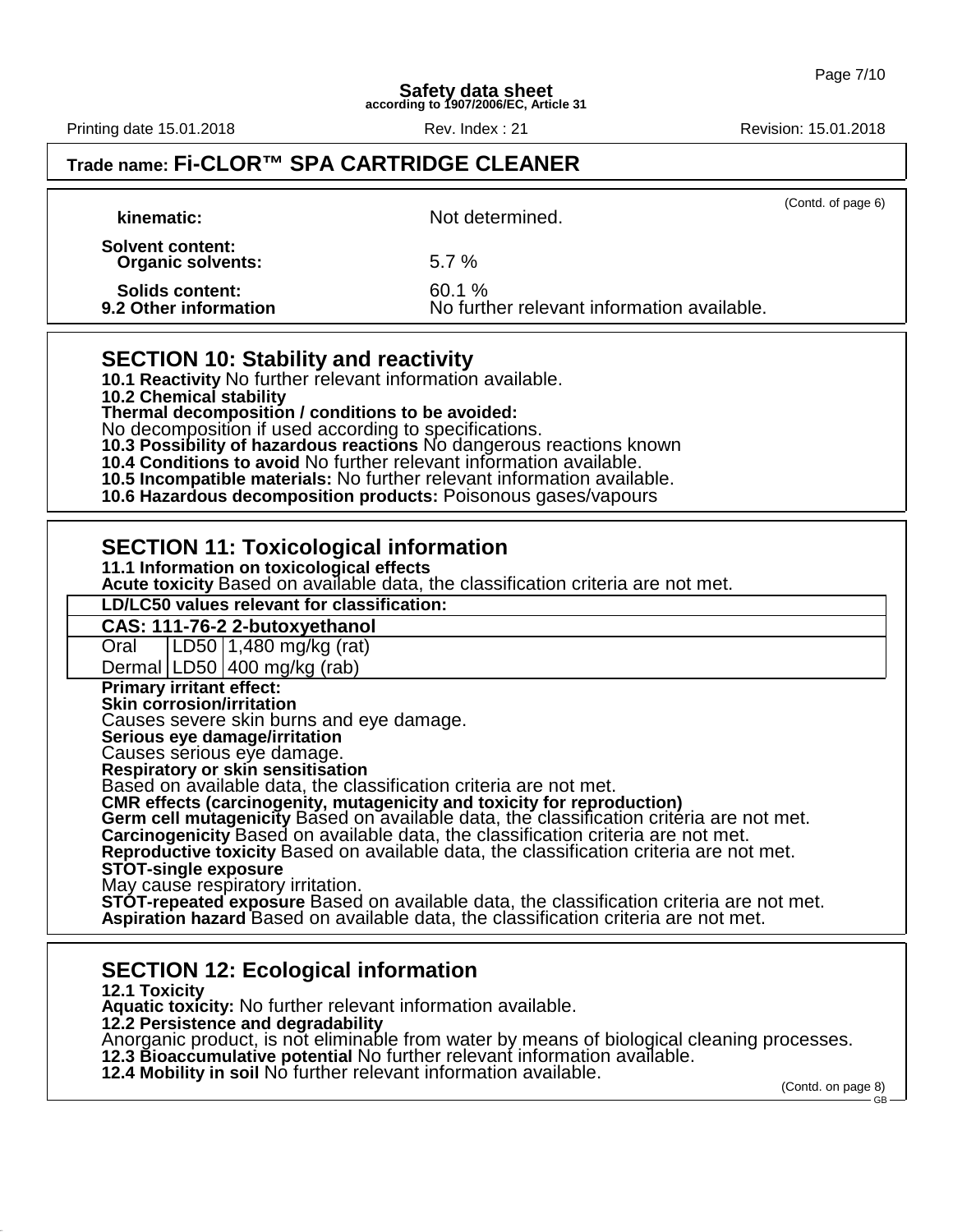Printing date 15.01.2018 **Rev. Index : 21** Rev. Index : 21 Revision: 15.01.2018

## **Trade name: Fi-CLOR™ SPA CARTRIDGE CLEANER**

(Contd. of page 7)

GB

#### **Additional ecological information:**

### **General notes:**

Water hazard class 1 (German Regulation) (Self-assessment): slightly hazardous for water. Do not allow undiluted product or large quantities of it to reach ground water, water course or sewage system.

Must not reach sewage water or drainage ditch undiluted or unneutralised.

Rinse off of bigger amounts into drains or the aquatic environment may lead to decreased pHvalues. A low pH-value harms aquatic organisms. In the dilution of the use-level the pH-value is considerably increased, so that after the use of the product the aqueous waste, emptied into drains, is only low water-dangerous.

#### **12.5 Results of PBT and vPvB assessment PBT:** Not applicable. **vPvB:** Not applicable.

**12.6 Other adverse effects** No further relevant information available.

### **SECTION 13: Disposal considerations**

### **13.1 Waste treatment methods**

**Recommendation**

Must be specially treated adhering to official regulations.

Must not be disposed together with household garbage. Do not allow product to reach sewage system.

**Uncleaned packaging:**

**Recommendation:** Disposal must be made according to official regulations. **Recommended cleansing agents:** Water, if necessary together with cleansing agents.

### **SECTION 14: Transport information**

| 14.1 UN-Number<br>ADR, IMDG, IATA                                    | <b>UN1760</b>                                                                        |
|----------------------------------------------------------------------|--------------------------------------------------------------------------------------|
| 14.2 UN proper shipping name<br><b>ADR</b>                           | 1760 CORROSIVE LIQUID, N.O.S.<br>(HYDROCHLORIC ACID, PHOSPHORIC ACID,<br>SOLUTION)   |
| <b>IMDG, IATA</b>                                                    | CORROSIVE LIQUID, N.O.S.<br>(HYDROCHLORIC ACID, PHOSPHORIC ACID,<br><b>SOLUTION)</b> |
| 14.3 Transport hazard class(es)                                      |                                                                                      |
| <b>ADR</b>                                                           |                                                                                      |
| $\frac{\sqrt{2\pi}}{2\pi} \frac{2\pi}{\sqrt{2}} \frac{d\phi}{d\phi}$ |                                                                                      |
| <b>Class</b><br>Label                                                | 8 (C9) Corrosive substances.<br>(Contd. on page 9)                                   |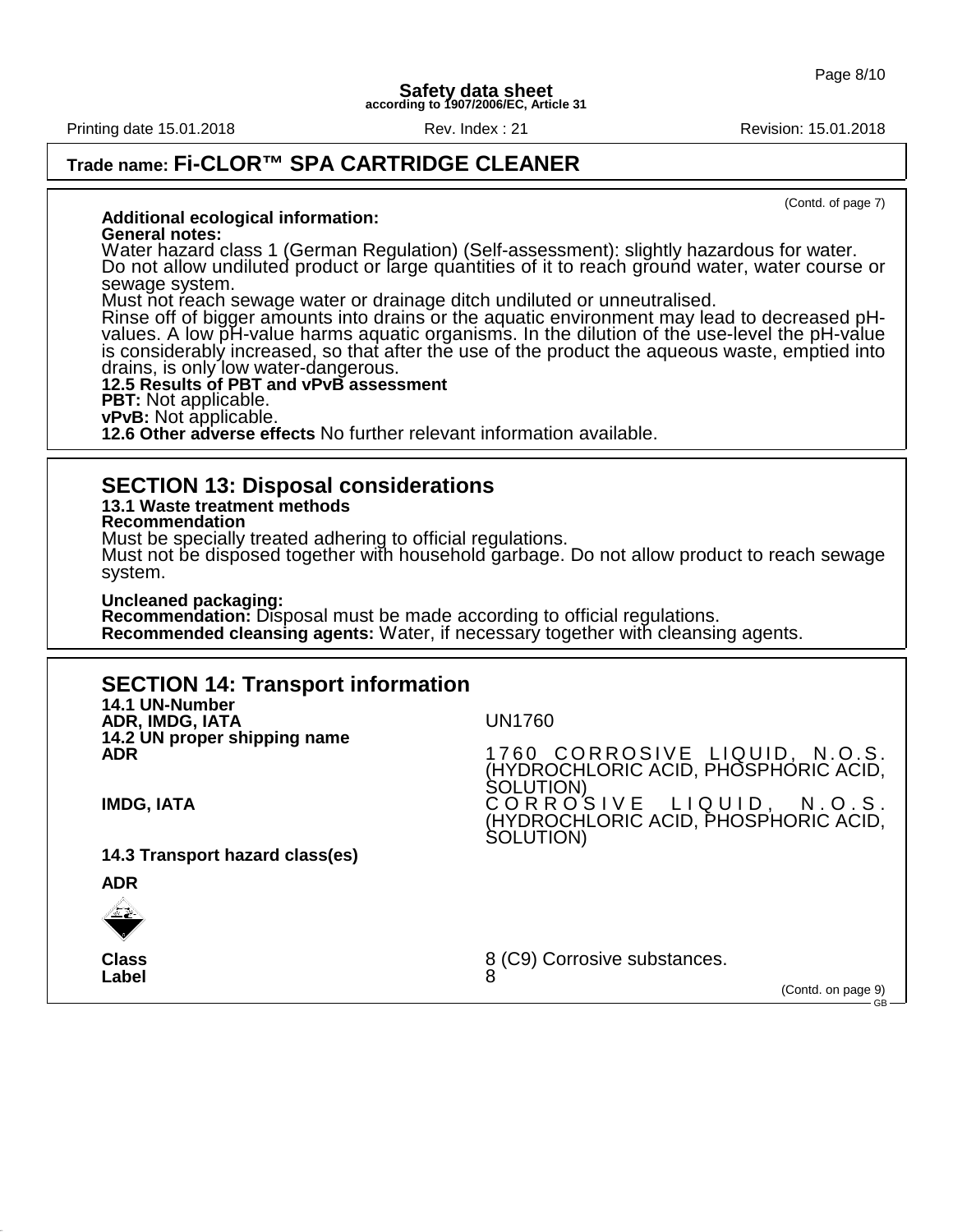Printing date 15.01.2018 **Rev. Index : 21** Rev. Index : 21 Revision: 15.01.2018

## **Trade name: Fi-CLOR™ SPA CARTRIDGE CLEANER**

|                                                                                                                                                                                                                                                                                                                                                                                          | (Contd. of page 8)                                                                                                                                         |
|------------------------------------------------------------------------------------------------------------------------------------------------------------------------------------------------------------------------------------------------------------------------------------------------------------------------------------------------------------------------------------------|------------------------------------------------------------------------------------------------------------------------------------------------------------|
| <b>IMDG, IATA</b>                                                                                                                                                                                                                                                                                                                                                                        |                                                                                                                                                            |
|                                                                                                                                                                                                                                                                                                                                                                                          |                                                                                                                                                            |
| <b>Class</b><br>Label<br>14.4 Packing group<br>ADR, IMDG, IATA<br><b>14.5 Environmental hazards:</b><br><b>Marine pollutant:</b><br>14.6 Special precautions for user<br>Danger code (Kemler):<br><b>EMS Number:</b><br><b>Segregation groups</b><br><b>Stowage Category</b><br><b>Stowage Code</b><br>14.7 Transport in bulk according to Annex II of<br><b>Marpol and the IBC Code</b> | 8 Corrosive substances.<br>Ш<br>No.<br>Warning: Corrosive substances.<br>80<br>$F-A.S-B$<br>Acids<br>В<br>SW2 Clear of living quarters.<br>Not applicable. |
| <b>Transport/Additional information:</b>                                                                                                                                                                                                                                                                                                                                                 |                                                                                                                                                            |
| <b>ADR</b><br><b>Excepted quantities (EQ):</b><br>Limited quantities (LQ)<br><b>Excepted quantities (EQ)</b>                                                                                                                                                                                                                                                                             | E <sub>2</sub><br>1 <sub>L</sub><br>Code: E2<br>Maximum net quantity per inner packaging: 30<br>ml<br>Maximum net quantity per outer packaging: 500<br>ml  |
| <b>Transport category</b><br>Tunnel restriction code                                                                                                                                                                                                                                                                                                                                     | $\frac{2}{E}$<br>___________________________________                                                                                                       |
| <b>IMDG</b><br><b>Limited quantities (LQ)</b><br><b>Excepted quantities (EQ)</b>                                                                                                                                                                                                                                                                                                         | 1L<br>Code: E2<br>Maximum net quantity per inner packaging: 30<br>ml<br>Maximum net quantity per outer packaging: 500                                      |
| <b>UN "Model Regulation":</b>                                                                                                                                                                                                                                                                                                                                                            | ml<br>UN 1760 CORROSIVE LIQUID, N.O.S.<br>(HYDROCHLORIC ACID, PHOSPHORIC ACID,<br>SOLUTION), 8, II                                                         |

## **SECTION 15: Regulatory information**

**15.1 Safety, health and environmental regulations/legislation specific for the substance or mixture**

**Directive 2012/18/EU Named dangerous substances - ANNEX I** None of the ingredients is listed. **REGULATION (EC) No 1907/2006 ANNEX XVII** Conditions of restriction: 3

(Contd. on page 10) GB